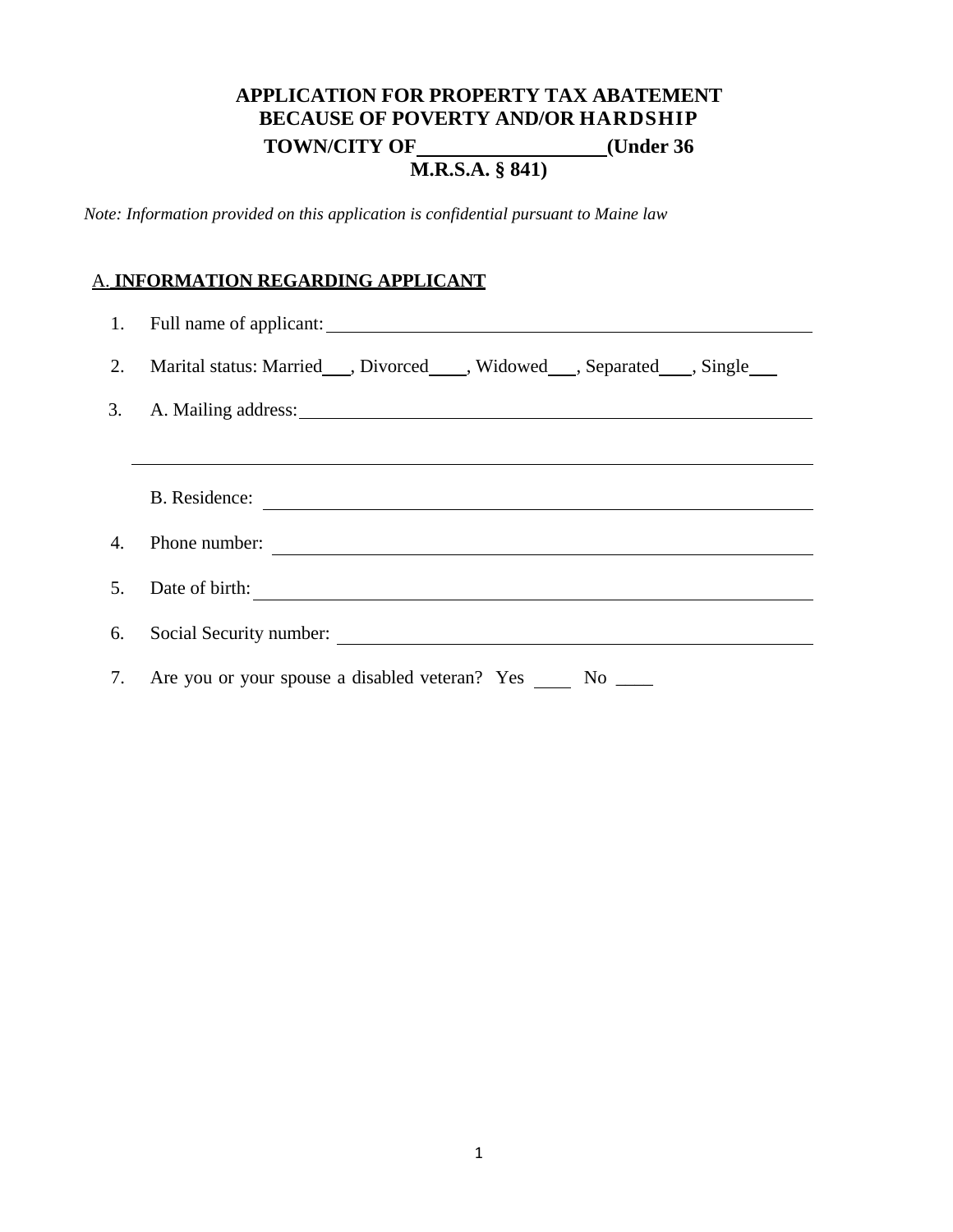7a. Are \_\_\_\_you or \_\_\_\_your spouse disabled? If so, please indicate the nature of the disability and attach supporting documentation (e.g., social security administration determination, doctor's note, veterans' or department of defense documentation)

\_\_\_\_\_\_\_\_\_\_\_\_\_\_\_\_\_\_\_\_\_\_\_\_\_\_\_\_\_\_\_\_\_\_\_\_\_\_\_\_\_\_\_\_\_\_\_\_\_\_\_\_\_\_\_\_\_\_\_\_\_\_\_\_\_\_\_\_\_\_\_\_\_\_\_\_\_\_

\_\_\_\_\_\_\_\_\_\_\_\_\_\_\_\_\_\_\_\_\_\_\_\_\_\_\_\_\_\_\_\_\_\_\_\_\_\_\_\_\_\_\_\_\_\_\_\_\_\_\_\_\_\_\_\_\_\_\_\_\_\_\_\_\_\_\_\_\_\_\_\_\_\_\_\_\_\_\_

#### B. **INFORMATION REGARDING OTHER MEMBERS OF THE HOUSEHOLD**

8. If married, full name of spouse:

(Note: If in a domestic partnership, please provide information regarding domestic partner for all spouse-related questions.)

Spouse's date of birth:

9. Spouse's Social Security number: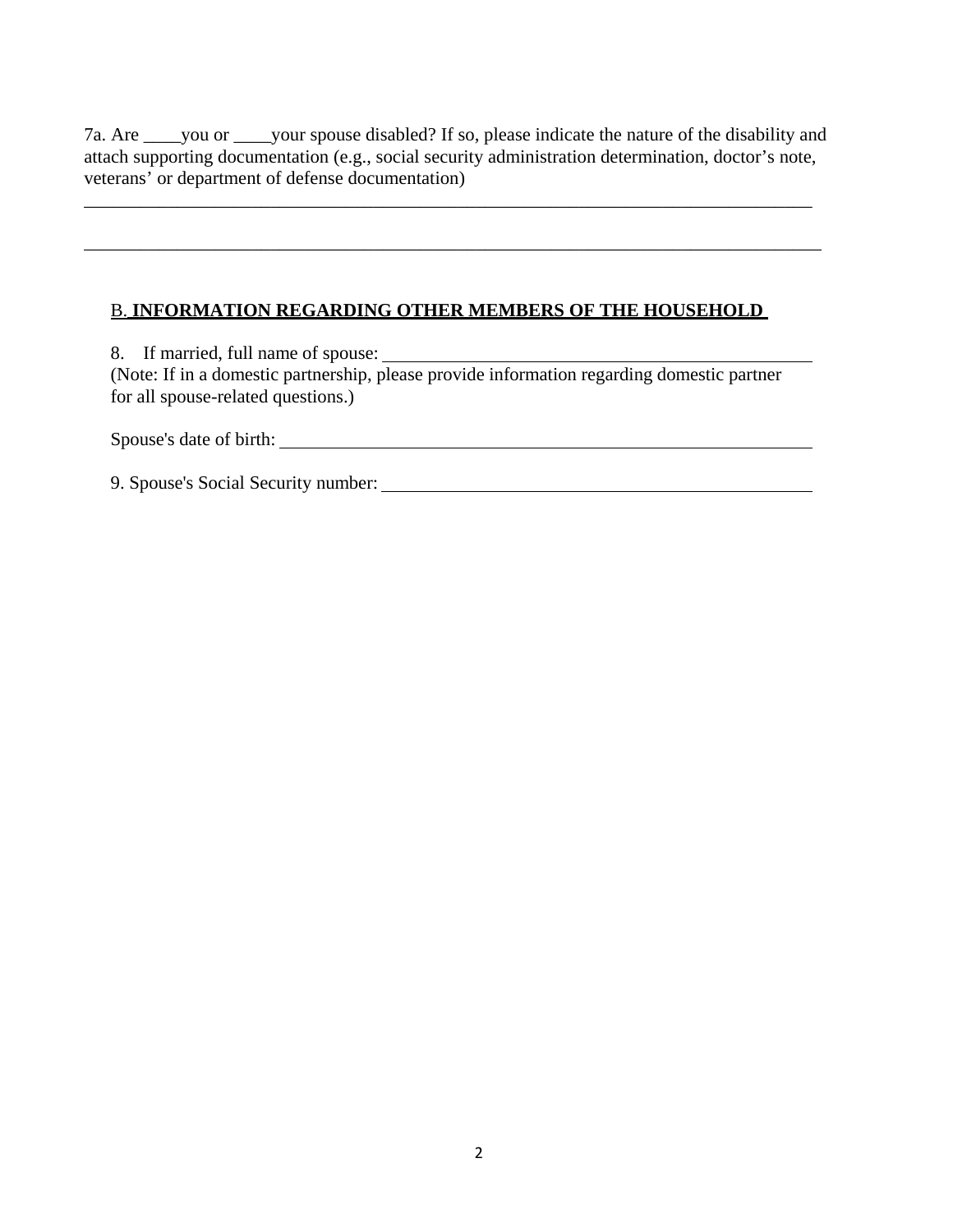10. Children, from all marriages, residing in the household, or for whom the applicant is legally responsible:

| <b>Full Name</b> | <b>Birth Date</b> | Residence | Occupation |
|------------------|-------------------|-----------|------------|
|                  |                   |           |            |
|                  |                   |           |            |
|                  |                   |           |            |
|                  |                   |           |            |
|                  |                   |           |            |

#### 11. Other members of the household:

| <b>Full Name</b> | <b>Birth Date</b> | Relation to Applicant   Occupation |  |
|------------------|-------------------|------------------------------------|--|
|                  |                   |                                    |  |
|                  |                   |                                    |  |
|                  |                   |                                    |  |
|                  |                   |                                    |  |

## C. **INFORMATION REGARDING PROPERTY**

12. Location of the property for which you are requesting a tax abatement:

| 15. How much equity do you have in the property? _______________________________ |  |
|----------------------------------------------------------------------------------|--|
| 16. Property use: Residence _______, Business _____, Rental ______               |  |
| 16 a. Is this your primary residence? Yes _______ No ______                      |  |

\_\_\_\_\_\_\_\_\_\_\_\_\_\_\_\_\_\_\_\_\_\_\_\_\_\_\_\_\_\_\_\_\_\_\_\_\_\_\_\_\_\_\_\_\_\_\_\_\_\_\_\_\_\_\_\_\_\_\_\_\_\_\_\_\_\_\_\_\_\_\_\_\_\_\_\_\_\_

17. Year(s) for which an abatement is requested: \_\_\_\_\_\_\_\_\_\_\_\_\_\_\_\_\_\_\_\_\_\_\_\_\_\_\_\_\_\_\_\_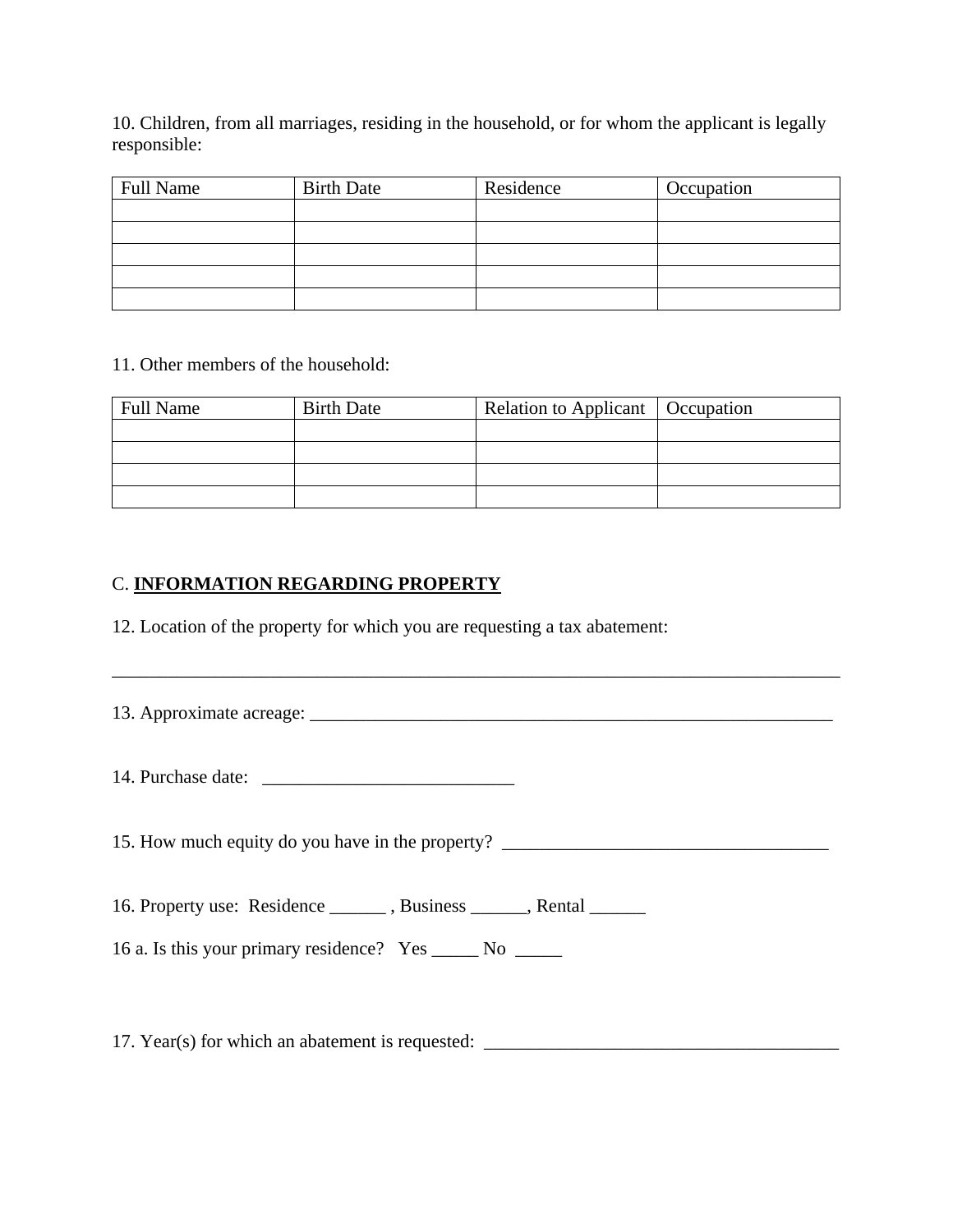#### D.**OTHER INFORMATION**

- 18. Have you initiated bankruptcy proceedings during any of the years for which an abatement is requested?
- 19. Has any of your property been attached or seized under legal proceedings? If yes, identify the legal proceedings, the property involved, and the present status of the case.

20. Are there any liens upon your property at this time? If yes, please detail.

21. During any of the years for which abatement is requested, and the 2 years prior, have you or your spouse done any of the following?

a) Placed anything of value in which you have an interest in the hands of a third person? If yes, describe the value and circumstances of the transfer.

What is your current interest in the property?

b) Made any assignment of any property for the benefit of your creditors? If yes, give the date, name and address of assignee, and terms of assignment.

c) Made any gifts, other than usual presents, to family members? If yes, give name and address of recipient and value of gift:

Was the gift conditional? If yes, describe the conditions

For each year abatement is requested, you must submit:

\* A supplementary questionnaire.

\* A photocopy of your federal and state income tax returns, all schedules, and, if applicable, your spouse's.

\*A photocopy of W-2 form(s) for yourself and, if applicable, your spouse.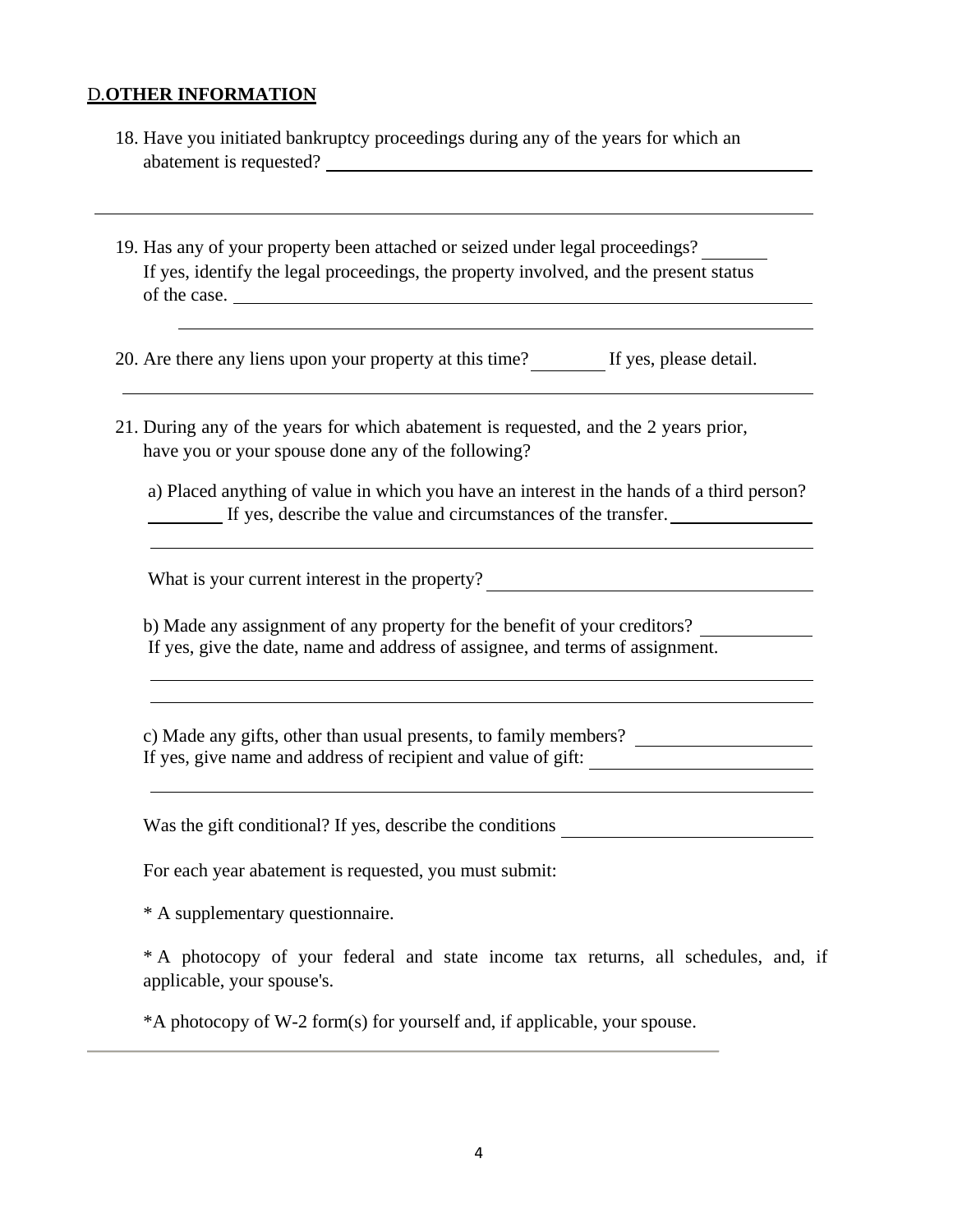### **SUPPLEMENTARY QUESTIONNAIRE TOWN/CITY OF**

### **APPLICATION FOR PROPERTY TAX ABATEMENT BECAUSE OF POVERTY AND/OR HARDSHIP**

Complete a separate supplementary questionnaire for each year for which abatement is requested.

| 22. | Year for which abatement is requested:  |
|-----|-----------------------------------------|
| 23. | (This information is on your tax bill.) |
| 24. | Property tax amount:                    |
| 25. | Unpaid tax balance:                     |

26. Amount of property tax abatement requested, if different from unpaid tax balance:

## E. **EMPLOYMENT INFORMATION**

.

|                         | Applicant | Spouse |
|-------------------------|-----------|--------|
| Trade or occupation     |           |        |
| Employer                |           |        |
| <b>Employer address</b> |           |        |
| <b>Employment dates</b> |           |        |
| If unemployed, why?     |           |        |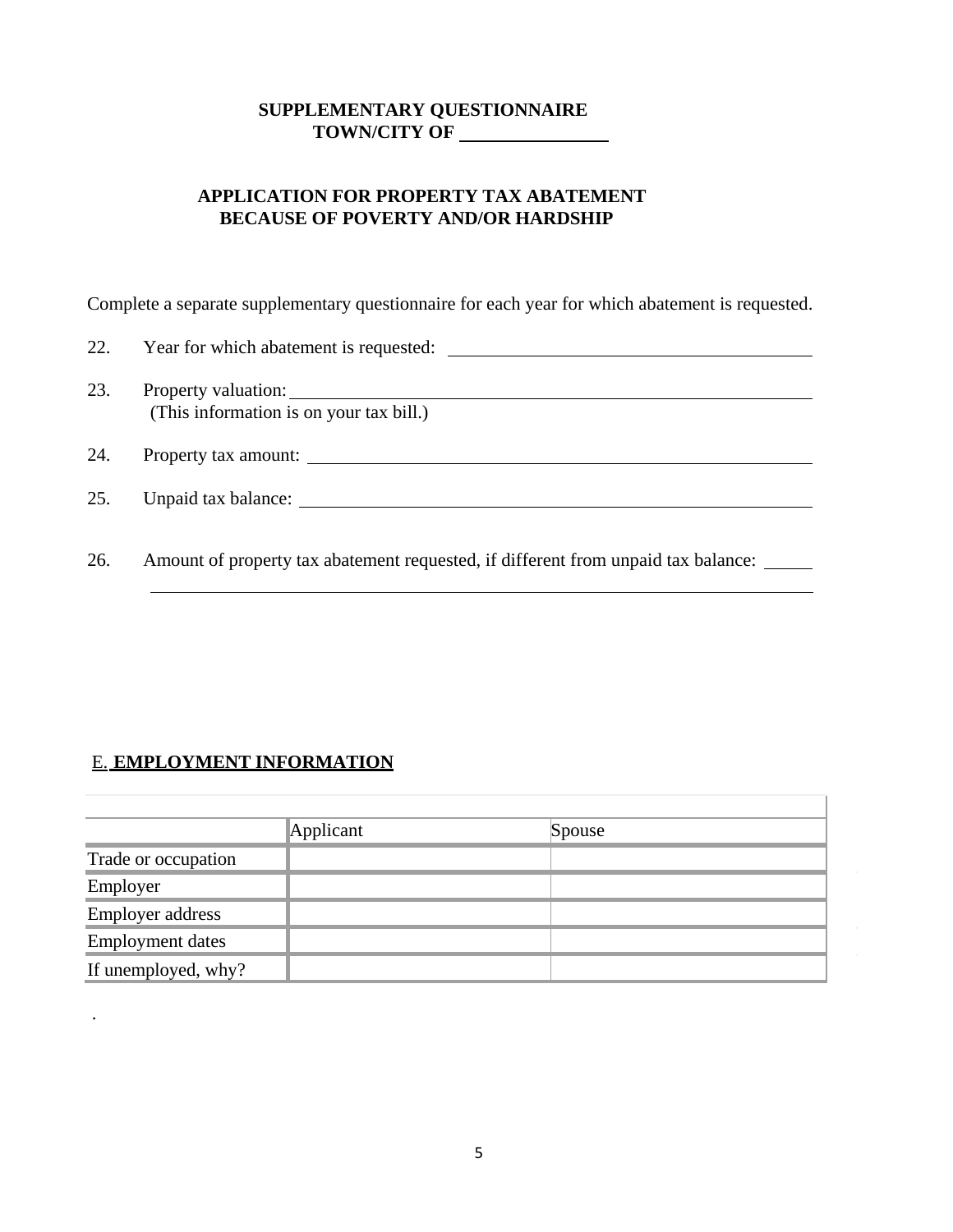# F. **ASSET INFORMATION**

- 27. Were you granted general assistance in the year for which abatement is requested? If yes, amount:
- 28. List all other real estate owned by you or other members of your household:

| <b>Description of Property</b> | Location | Acres | Assessed Value |
|--------------------------------|----------|-------|----------------|
|                                |          |       |                |
|                                |          |       |                |
|                                |          |       |                |

29. List all checking accounts, savings accounts, safe deposit boxes, etc. you maintained alone or with someone else in the year for which abatement is requested.

|                                | Name of Bank | <b>Average Monthly Balance</b> |
|--------------------------------|--------------|--------------------------------|
| <b>Checking Accounts</b>       |              |                                |
|                                |              |                                |
| Savings Accounts               |              |                                |
|                                |              |                                |
| Safe deposit box               |              |                                |
| Other                          |              |                                |
| $ $ (CDs, savings bonds, trust |              |                                |
| funds, $etc.$ )                |              |                                |

30. List all life insurance policies in effect for the year in which abatement is requested.

| Company and Address | Face Amount | Current Value |
|---------------------|-------------|---------------|
|                     |             |               |
|                     |             |               |
|                     |             |               |

Ī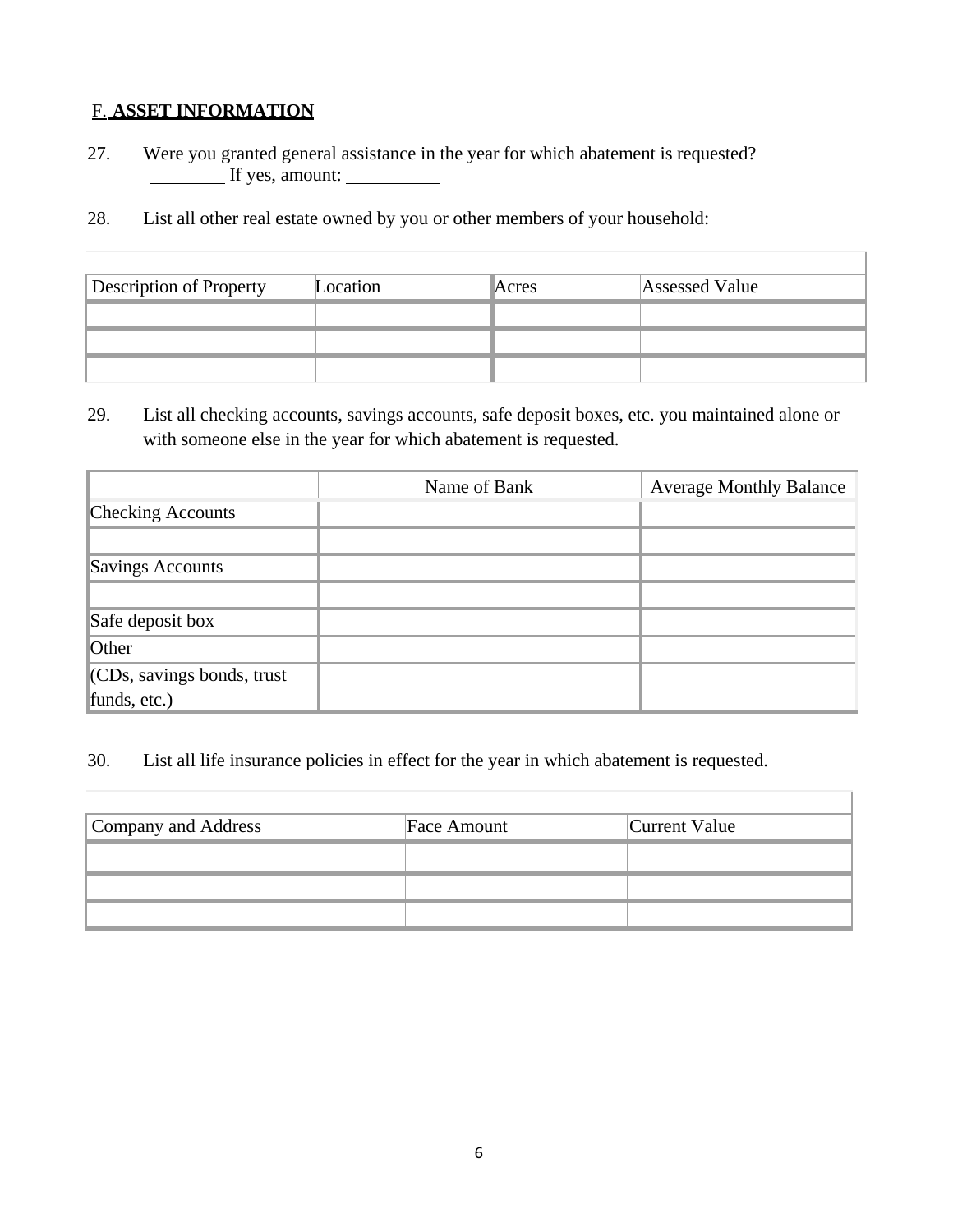31. List all other assets, such as motor vehicles, recreation vehicles, and machinery, etc., other than household furnishings.

Ī.

| Description | Date Acquired | Current Value |
|-------------|---------------|---------------|
|             |               |               |
|             |               |               |
|             |               |               |
|             |               |               |

- 32. Did you apply for and receive a state property tax rebate under the Maine Residents Property Tax Program (the "Circuit Breaker" Program)? If yes, amount of rebate:
- 33. List monthly (or average monthly) income from **all** sources, for **all** members of the household: (submit proof)

|                                      | Yes | No | <b>Monthly Amount</b> |
|--------------------------------------|-----|----|-----------------------|
| <b>TANF</b>                          |     |    |                       |
| Supplemental Security Income (SSI)   |     |    |                       |
| Social Security Benefits             |     |    |                       |
| Veteran's benefits                   |     |    |                       |
| Wages                                |     |    |                       |
| Unemployment compensation            |     |    |                       |
| Worker's compensation                |     |    |                       |
| Medicaid                             |     |    |                       |
| Business income                      |     |    |                       |
| Other income (child support, alimony |     |    |                       |
| interest insurance proceeds, income  |     |    |                       |
| from relatives, renters, etc.)       |     |    |                       |

Total *monthly* income from all sources:

 $\epsilon$ ÷,

Total *yearly* income from all sources: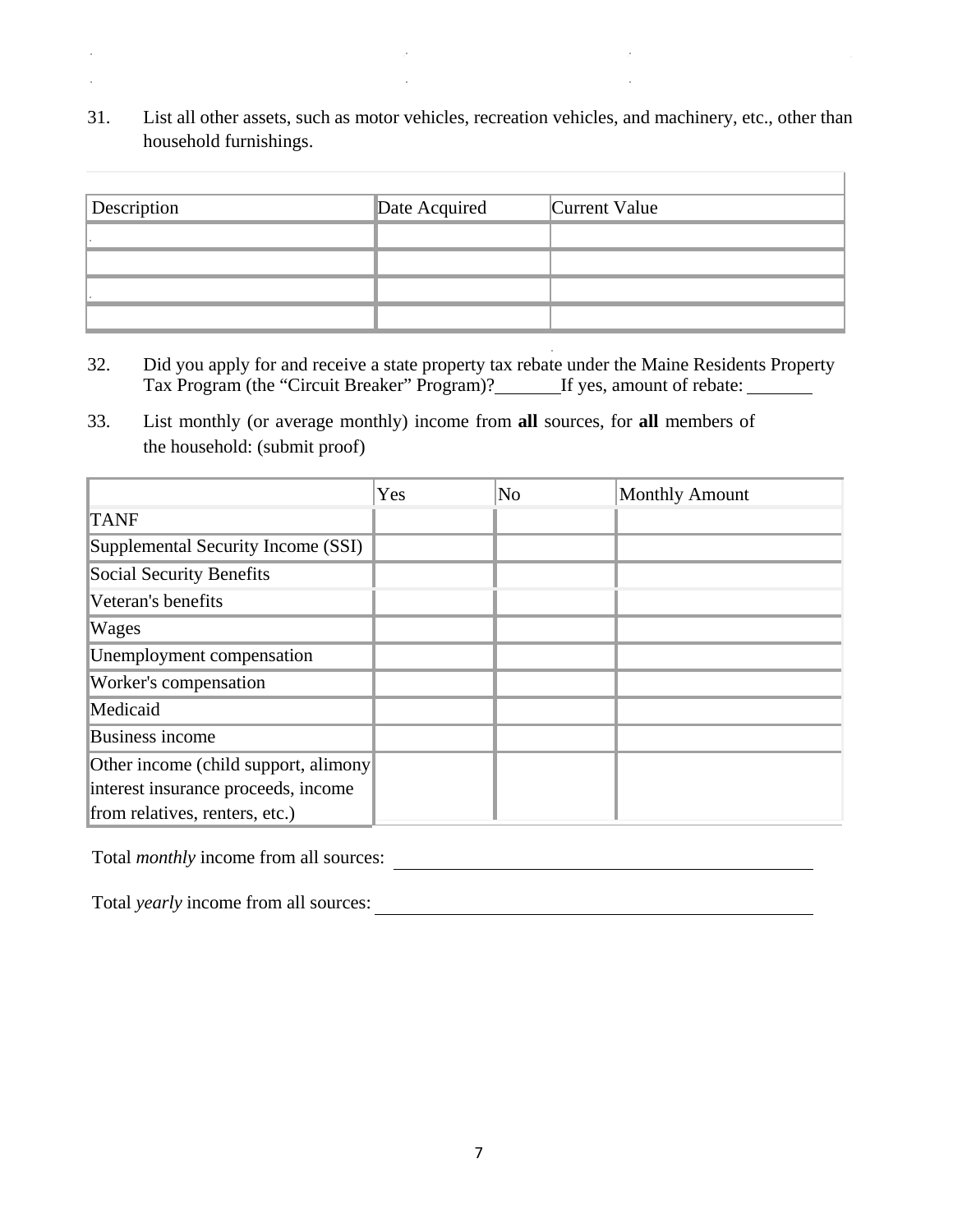# G.**LIABILITY INFORMATION**

34. Estimated monthly needs:

(Note: If some of the expenses listed below are paid once a year, divide that amount by 12 to get the monthly amount. Similarly, if expenses are paid twice a year, divide the amount by 6 to get the monthly amount.)

| Food                                                         | \$     |
|--------------------------------------------------------------|--------|
| <b>Household Supplies</b><br>(paper towels, detergent, etc.) | \$     |
| <b>Personal Supplies</b><br>(soap, toothpaste, etc.)         | \$     |
| <b>Medications</b><br>(non-prescription)                     | \$     |
| <b>Other Medication</b>                                      | \$     |
| Medical Insurance                                            | \$     |
| <b>Dental Costs</b>                                          | Φ<br>J |
| Life and other Insurance                                     | \$     |
| Clothing                                                     | \$     |

Shelter:

| Mortgage Payment        | \$ |
|-------------------------|----|
| Property Tax            | \$ |
| <b>Trailer Lot Rent</b> | \$ |
| <b>Heating Fuel</b>     | \$ |
| Electricity             | \$ |
| Gas                     | \$ |
| Telephone               | \$ |
| Water                   | \$ |
| Sewage                  | \$ |
| Homeowner's Insurance   | \$ |
| <b>Trash Removal</b>    | \$ |
| Home Repairs            | \$ |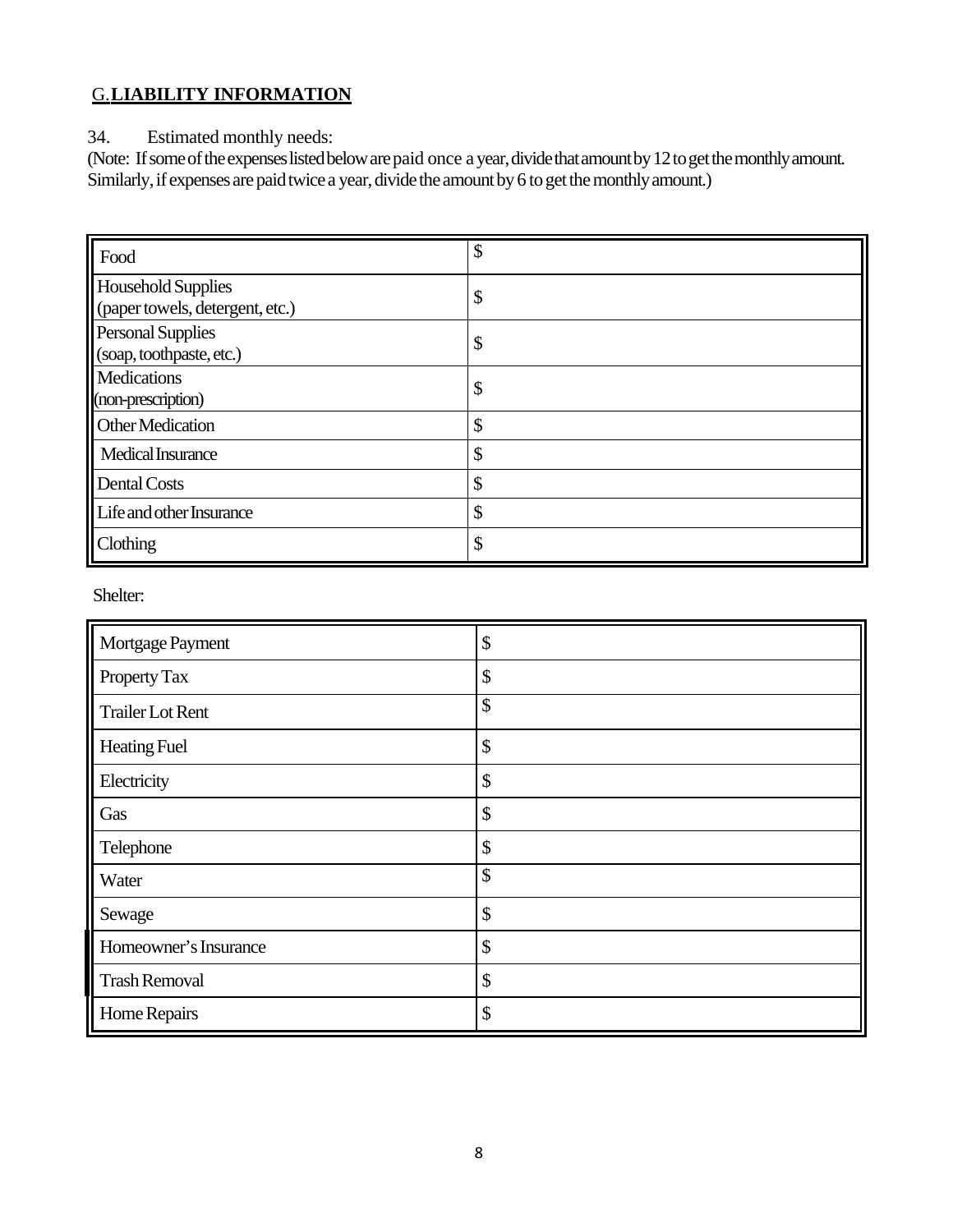# Transportation:

| <b>Automobile Payments</b>                                                       |   |
|----------------------------------------------------------------------------------|---|
| Automobile Insurance                                                             |   |
| Automobile Excise Tax and Registration                                           |   |
| Driver's License Fee                                                             |   |
| <b>Automobile Repairs</b>                                                        |   |
| Transportation Costs<br>(gas, oil, etc. for other than driving to and from work) | Φ |

# Work-Related Expenses:

| Transportation cost to and from work | Φ  |
|--------------------------------------|----|
| Cost of special equipment            | \$ |
| Cost of special clothing             | \$ |
| Cost of lunch or dinner at work      | \$ |
| Child care costs                     | \$ |
| Other:<br>Installment payments:      | \$ |
| (specify to whom)                    |    |

# 35. List all debts.

| Creditor's Name: | Total Amount Owed |  |
|------------------|-------------------|--|
|                  |                   |  |
|                  |                   |  |
|                  |                   |  |